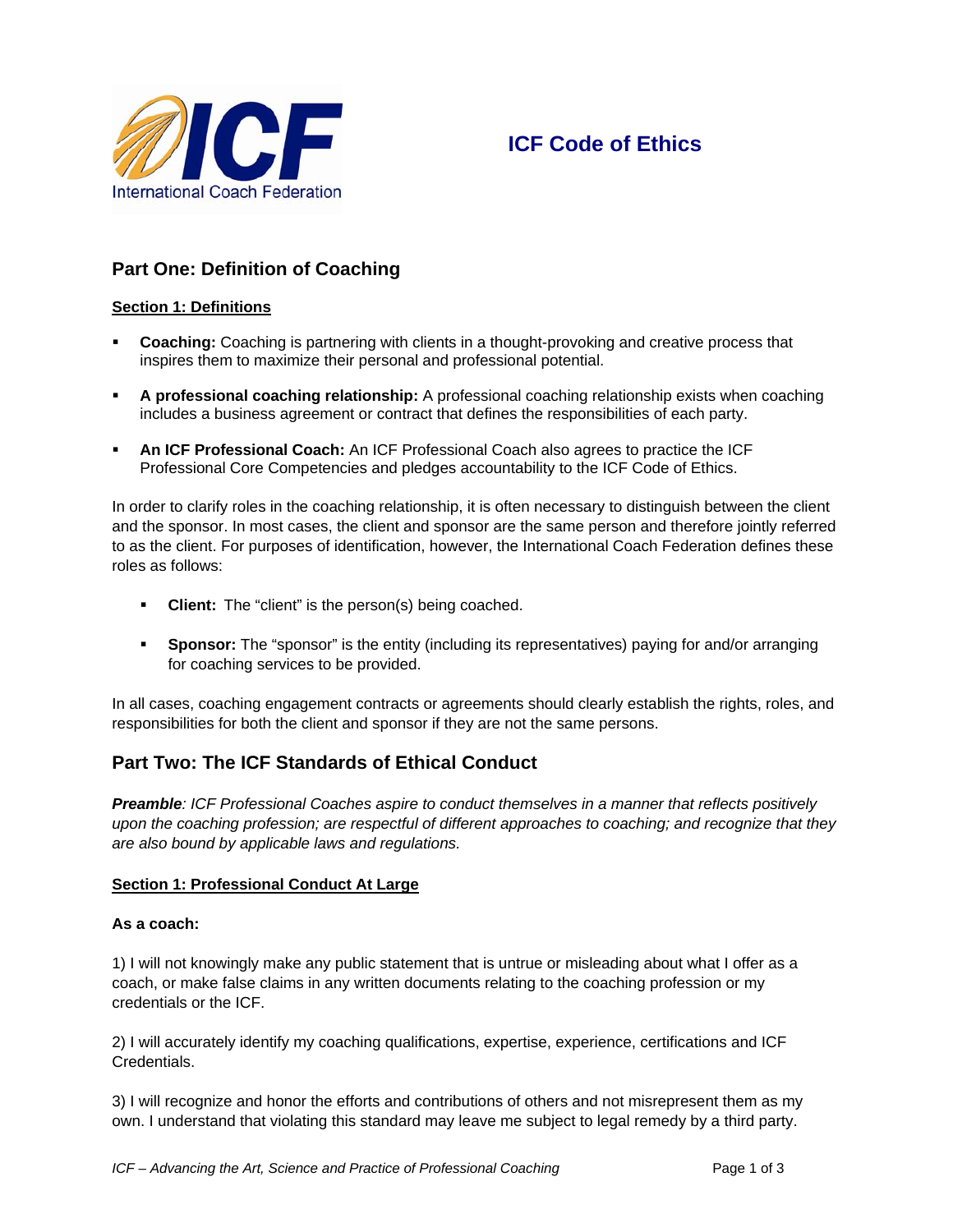4) I will, at all times, strive to recognize personal issues that may impair, conflict, or interfere with my coaching performance or my professional coaching relationships. Whenever the facts and circumstances necessitate, I will promptly seek professional assistance and determine the action to be taken, including whether it is appropriate to suspend or terminate my coaching relationship(s).

5) I will conduct myself in accordance with the ICF Code of Ethics in all coach training, coach mentoring, and coach supervisory activities.

6) I will conduct and report research with competence, honesty, and within recognized scientific standards and applicable subject guidelines. My research will be carried out with the necessary consent and approval of those involved, and with an approach that will protect participants from any potential harm. All research efforts will be performed in a manner that complies with all the applicable laws of the country in which the research is conducted.

7) I will maintain, store, and dispose of any records created during my coaching business in a manner that promotes confidentiality, security, and privacy, and complies with any applicable laws and agreements

8) I will use ICF member contact information (e-mail addresses, telephone numbers, etc.) only in the manner and to the extent authorized by the ICF.

#### **Section 2: Conflicts of Interest**

#### **As a coach:**

9) I will seek to avoid conflicts of interest and potential conflicts of interest and openly disclose any such conflicts. I will offer to remove myself when such a conflict arises.

10) I will disclose to my client and his or her sponsor all anticipated compensation from third parties that I may pay or receive for referrals of that client.

11) I will only barter for services, goods or other non-monetary remuneration when it will not impair the coaching relationship.

12) I will not knowingly take any personal, professional, or monetary advantage or benefit of the coachclient relationship, except by a form of compensation as agreed in the agreement or contract.

#### **Section 3: Professional Conduct with Clients**

#### **As a coach:**

13) I will not knowingly mislead or make false claims about what my client or sponsor will receive from the coaching process or from me as the coach.

14) I will not give my prospective clients or sponsors information or advice I know or believe to be misleading or false.

15) I will have clear agreements or contracts with my clients and sponsor(s). I will honor all agreements or contracts made in the context of professional coaching relationships.

16) I will carefully explain and strive to ensure that, prior to or at the initial meeting, my coaching client and sponsor(s) understand the nature of coaching, the nature and limits of confidentiality, financial arrangements, and any other terms of the coaching agreement or contract.